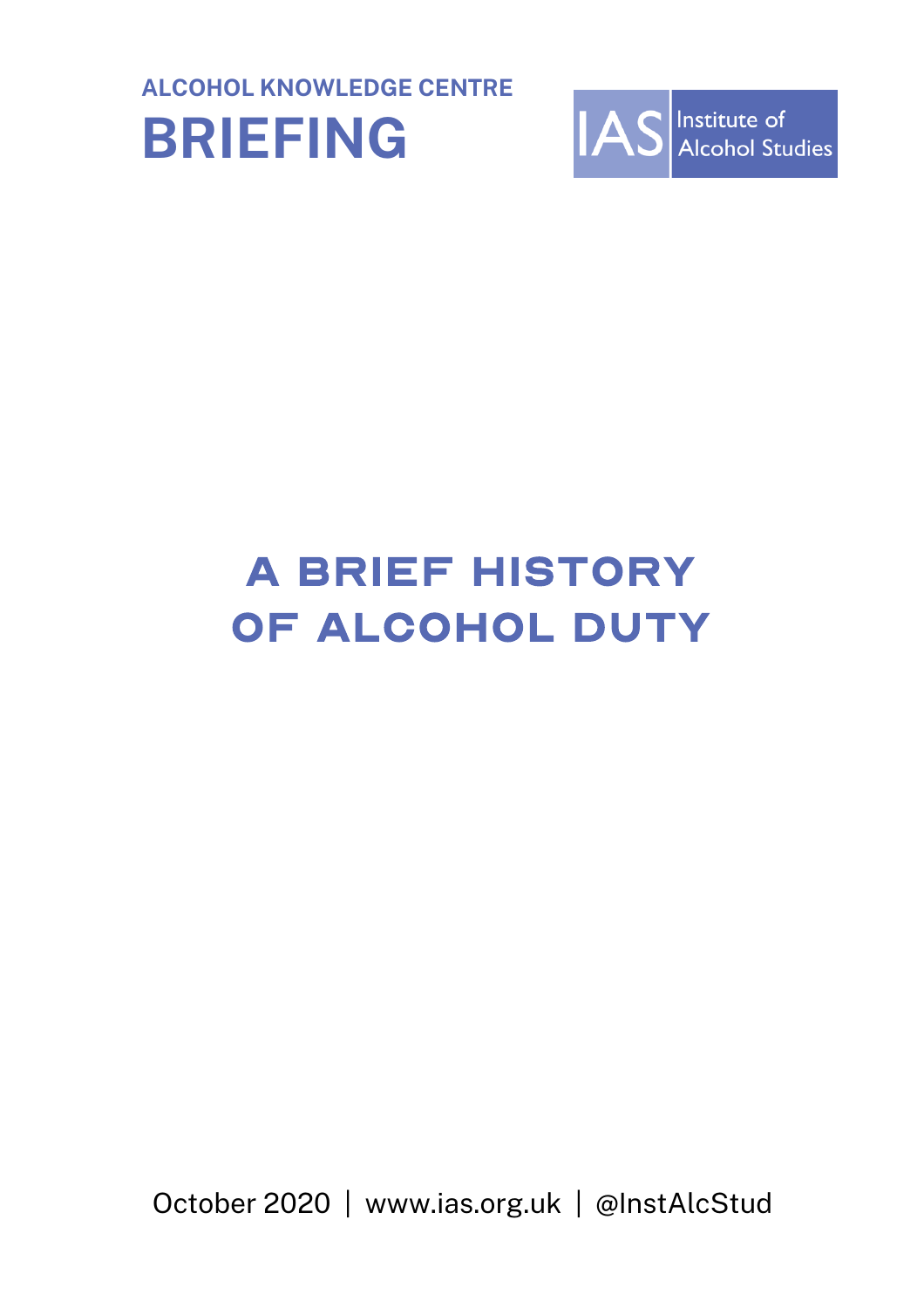### **This briefing contains the following chapters:**

- Current UK alcohol duties
- UK alcohol duties over time

#### **Disclaimer:**

If You find any information in our that is inaccurate or offensive for any reason, You are free to contact and inform us at info@ias.org.uk. We will consider requests to remove / amend information but we are not obligated to or so or to respond to You directly.

Beyond the date of publication, we do not ensure that the information in this briefing is correct, we do not warrant its completeness or accuracy; nor do we promise to ensure that the briefing remains available on our website or that its contents are kept up to date. Please view the Terms and Conditions page of our website for more information.

\*\*\*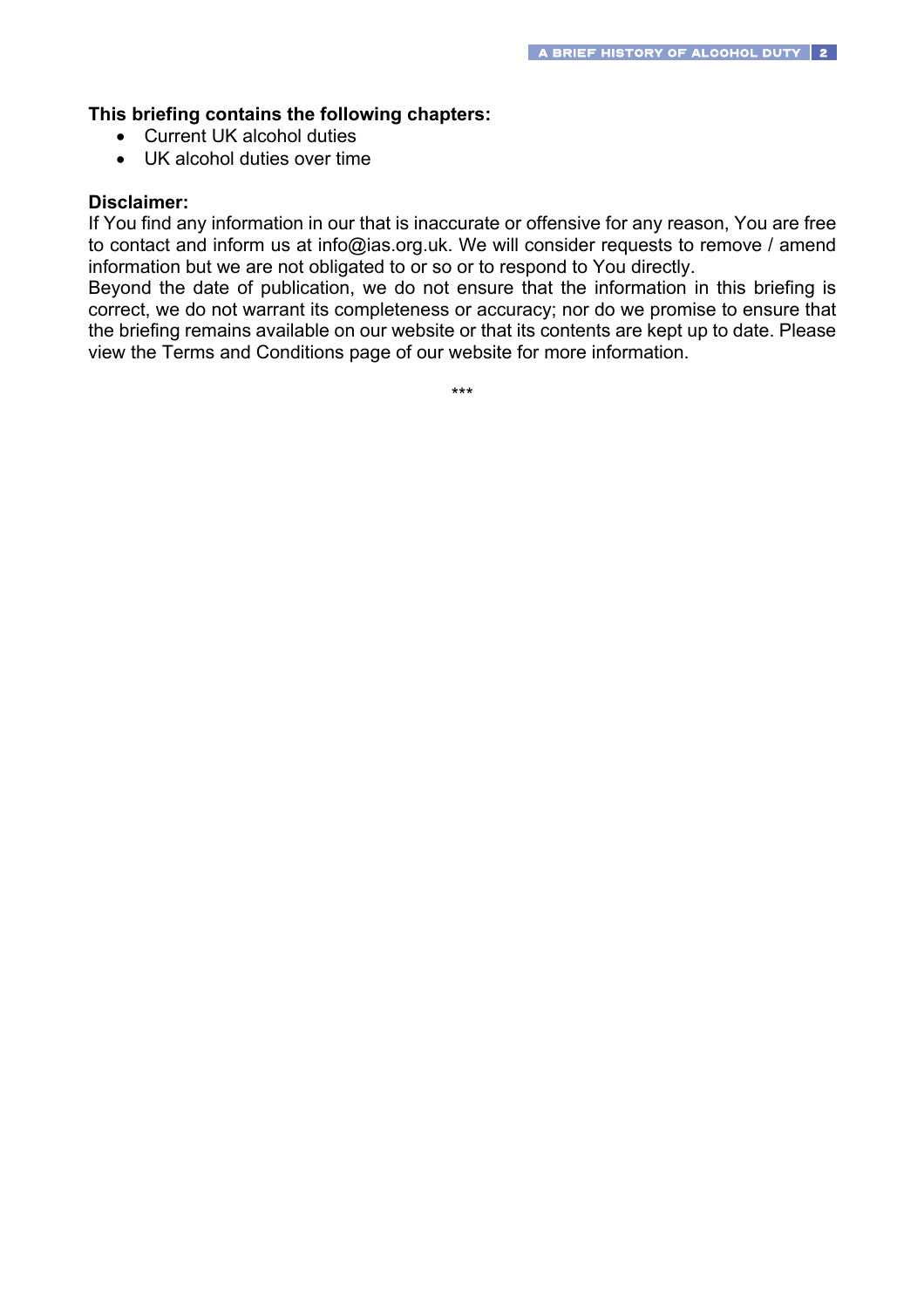## **A brief history of alcohol duty**

### **Summary**

- Increasing excise taxes on alcoholic beverages is a World Health Organization '*Best Buy*' intervention for the prevention and control of noncommunicable diseases
- In the UK, beer and spirits are taxed in proportion to their alcohol content, and cider and wine according to the volume of liquid sold; the government is likely to review duty structures in the coming years
- To address alcohol's rising affordability, the UK introduced a duty escalator between 2008 and 2012; however, it was scrapped entirely by 2014, and excise taxes for all beverage types are now lower than they were in 2012

## **Introduction**

Governments have levied taxes on alcohol for centuries, and today the vast majority of countries apply specific excise duties to at least some alcoholic drinks.<sup>1</sup> However, several countries exempt particular products from alcohol taxes: for example, there is no duty charged on wine in Germany, Italy or Spain.2

Increasing excise taxes on alcoholic beverages is a World Health Organization '*Best Buy*' intervention for the prevention and control of noncommunicable diseases.<sup>3</sup> This is because consumers are sensitive to changes in the price of drinks; if an increase in duty raises the price of an alcoholic beverage, then they are likely to consume less of it.

In turn, lower consumption levels can lead to reductions in related harms. Modelling estimates produced by University of Sheffield researchers in 2019 suggests that reintroducing an alcohol duty escalator (of 2% above the rate of inflation) in 2020 would result in an estimated 4,700 fewer deaths in England and 420 in Scotland over the period to 2032, compared with a policy of maintaining duty rates constant in real terms.

In addition to the substantial burden on mortality, they estimate that reintroducing a duty escalator in 2020 for over the following 12 years is estimated to:<sup>4</sup>

- reduce hospital admissions by 160,760 (-1.3%);
- reduce alcohol-related criminal offences by 263,084 in England and 31,992 in Scotland (reducing the cost to society by £901m and £279m respectively);
- bring 1.4m fewer workplace absences in England, saving the economy £156m, and 115,296 fewer absences in Scotland, saving £13m.

<sup>1</sup> World Health Organization. *Global Information System on Alcohol and Health (GISAH): Excise tax on alcoholic beverages by country* <https://apps.who.int/gho/data/node.gisah.A1186?lang=en&showonly=GISAH>

<sup>2</sup> Angus C, Holmes J, Meier PS. Comparing alcohol taxation throughout the European Union. *Addiction* 114(8): 1,489– 94. 2019

<sup>3</sup> World Health Organization. *Management of substance abuse – Raise prices on alcohol through excise taxes and pricing policies* <https://www.who.int/substance\_abuse/safer/r/en/>

<sup>4</sup> ScHARR, University of Sheffield (October 2019), *Modelling the impact of alcohol duty policies since 2012 in England & Scotland*, pp. 2-3, 15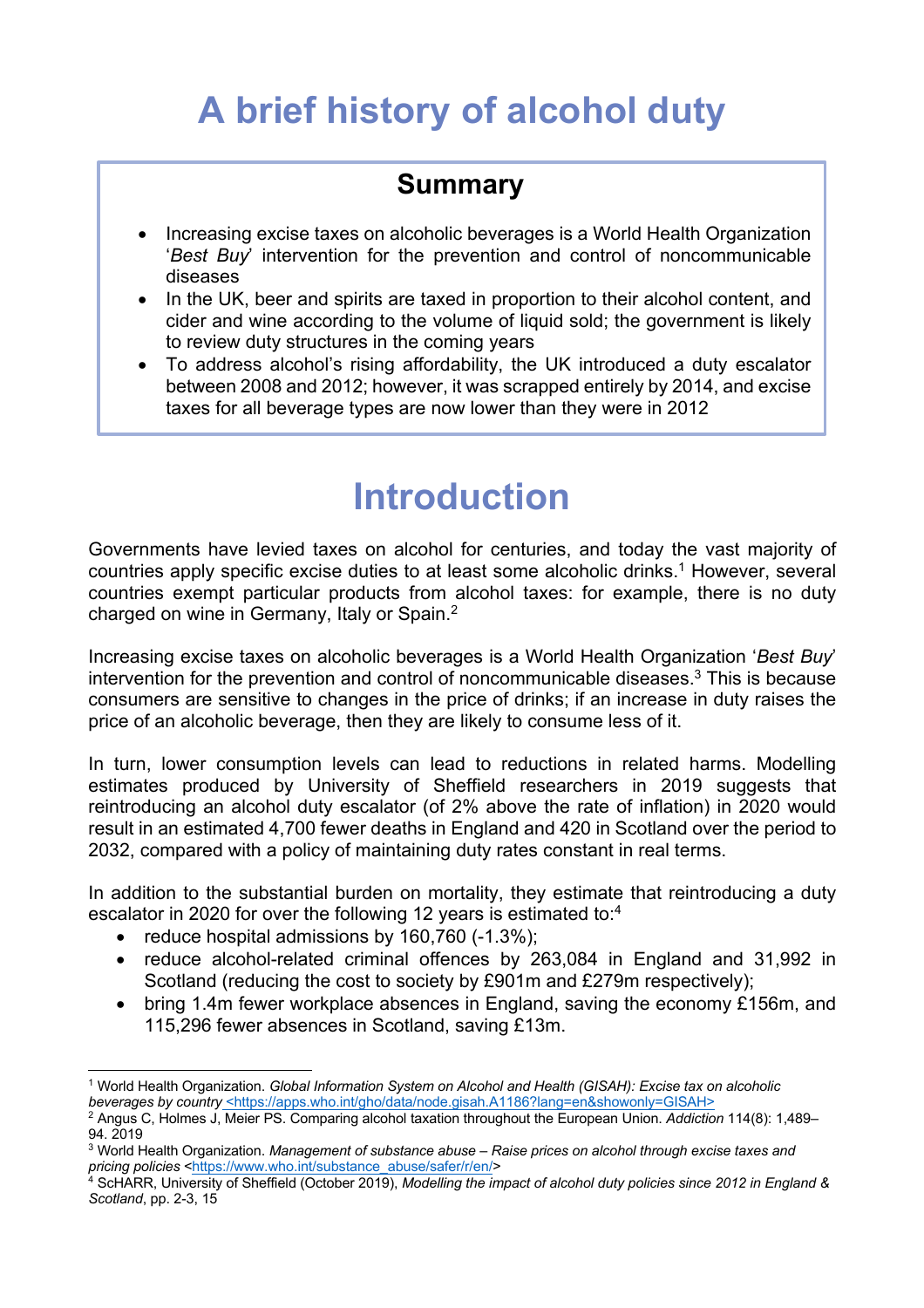### **Current UK alcohol duties**

In the UK, there are significant differences in the level of tax on different types of alcohol. summarised in figure 1 below.<sup>1</sup>

**Figure 1 UK alcohol duty per unit by beverage type, 2020 (one unit = 8g/10ml pure alcohol)**



Source: Institute of Alcohol Studies. Budget 2020 analysis. 2020

These rates of tax have a number of controversial features. First, in order to adhere to European Community Directive 92/84/EEC, beer and spirits are taxed in proportion to their alcohol content, but cider and wine are taxed according to the volume of liquid sold.<sup>2</sup> As a result, on a per unit basis, higher strength wines and ciders attract less duty than lower strength wines and ciders. The UK Government has expressed objections to these regulations, $3$  and is likely to review duty structures in the coming years.

Second, there are significant differences in the level of tax between different types of drink, with wine and spirits attracting higher rates of duty on average than beer, and cider taxed at the lowest rate of any drink.

<http://www.ias.org.uk/uploads/pdf/IAS%20reports/sb26032020-1.pdf>

- <sup>2</sup> Official Journal of the European Communities. Council Directive 92/84/EEC. 1992
- <sup>3</sup> EU Home Affairs, Health and Education Sub-Committee, *A new EU Alcohol Strategy? – Evidence* (HL 2014-15 123), p. 196; Letter dated 06/06/2016 from Lord Prior of Brampton to Lord Brooke of Alverthorpe (DEP2016-0511) <http://bit.ly/2lDr5gg>

<sup>1</sup> Institute of Alcohol Studies. *Budget 2020 analysis*. 2020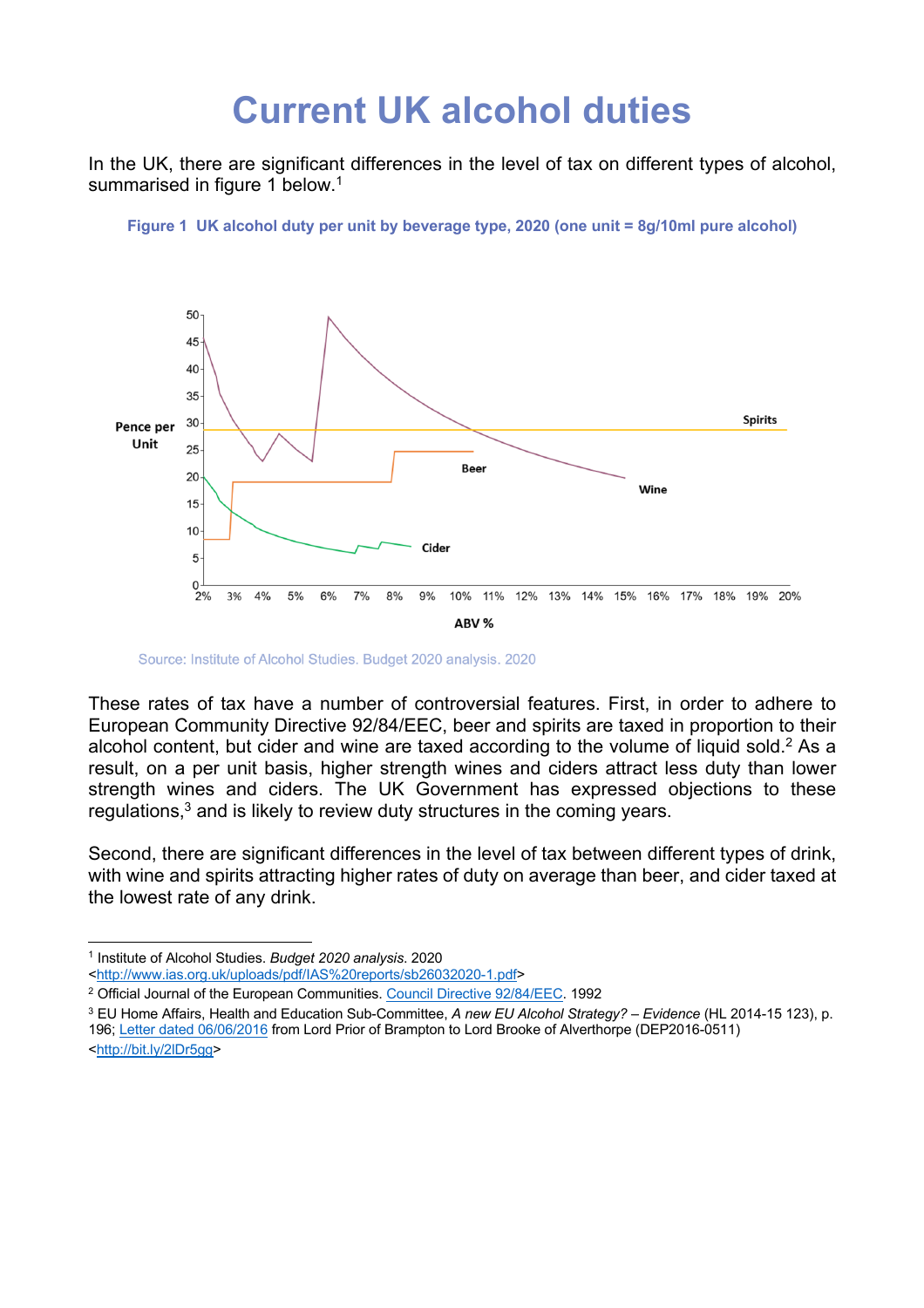### **UK alcohol duties over time**

The level of UK alcohol duty has fluctuated over time. The chart below shows how real duty rates (ie adjusted for inflation) have changed since 1973. It shows a dramatic increase in wine duty from 1973 to 1977, largely reversed by reductions in the 1980s. Wine duty today is now at a comparable level to the mid-1980s. Figure 2 also shows that beer duty peaked in 1985 and today is at a similar level to 1978. Spirits duty has seen a longer term erosion, and is 60% lower than it was in the 1970s.





Source: HM Revenue & Customs. Alcohol Duty Statistics Tables

The most recent sustained increase in alcohol duty was the period of the 'alcohol duty escalator', which automatically increased all alcohol duties by 2% above the rate of inflation each year. The duty escalator was introduced by then-chancellor Alistair Darling in the 2008 Budget as a four-year measure to address the rising affordability of alcohol.<sup>1</sup> Darling's 2010 Budget planned to extend the duty escalator until 2014. However, it was scrapped in 2013 for beer,<sup>2</sup> and 2014 for other drinks.<sup>3</sup> Since then, a series of cuts and freezes have ensured that in real terms beer duty is now 19% lower, cider and spirits duty 12% lower and wine duty 3% lower than in 2012.4